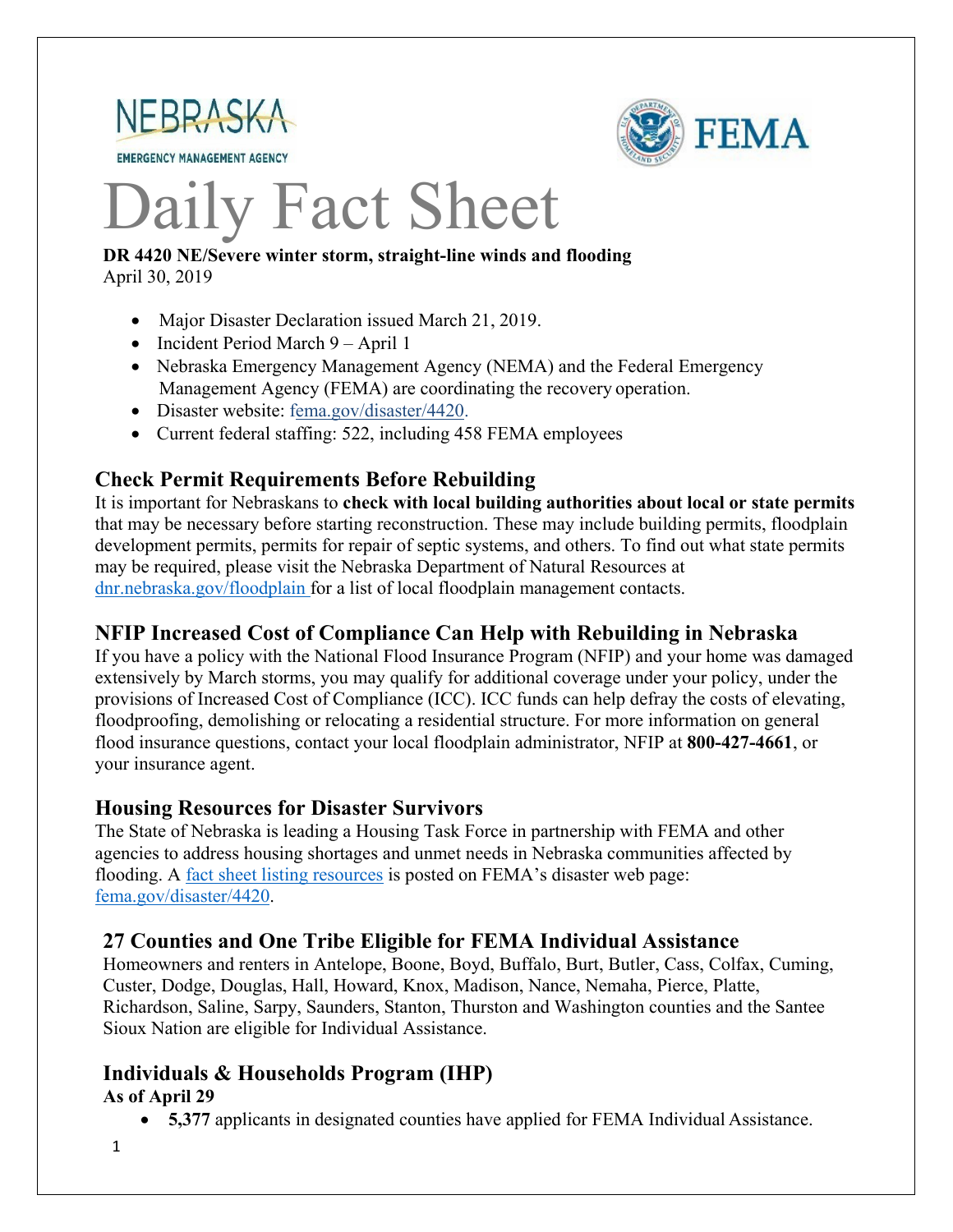- FEMA has approved **\$20,743,759**.
- This includes **\$18,495,501** for housing assistance and **\$2,248,258** for disaster-related other needs.
- Deadline to register for Individual Assistance is May 20.

# **Don't Wait; Register with FEMA Now**

If you experienced losses as a result of the March flooding, don't wait for a Disaster Recovery Center to open. Register with FEMA immediately and file any insurance claims. Disaster Recovery Centers are opening in the areas affected by the disaster, but this will take time. You can register with FEMA in several ways:

• Online, visit [DisasterAssistance.gov.](https://disasterassistance.gov/) On a smart phone, use the [FEMA app.](https://www.fema.gov/mobile-app) By phone, call **800-621-3362** or **800-462-7585 (TTY)** from 7 a.m. to 10 p.m. daily. Or visit a **Disaster Recovery Center** and speak to a FEMA specialist one-on-one. To find the nearest DRC, go online to [FEMA.gov/DRC.](http://www.fema.gov/DRC)

Applicants for disaster assistance will need:

- Social Security number
- Address of the damaged primary residence
- Description of the damage
- Information about insurance coverage
- A current contact telephone number
- An address where they can receive mail
- Bank account and routing numbers for direct deposit of funds

# **FEMA Hiring Nebraskans to Work on Disaster Recovery**

FEMA is hiring Nebraskans to help with recovery efforts. Anyone interested in temporary job opportunities should go to [www.USAJobs.gov.](http://www.usajobs.gov/) The website is updated as new postings occur. Type "FEMA Local Hire" in the search box and put "Nebraska" in the location box.

# **Understanding Your FEMA Letter**

If you applied for assistance from FEMA, you will receive a letter in the mail or via email that explains the status of your application and how to respond. It is important to read the letter carefully. Your letter will include the amount of any assistance FEMA may provide and information on the appropriate use of disaster assistance funds.

- **You may need to submit additional information** for FEMA to continue to process your application.
- If you have questions about the letter, you may go online to [DisasterAssistance.gov;](http://www.disasterassistance.gov/) call the disaster assistance helpline at **800-621-3362** or **800-462-7585 (TTY)**; or visit a Disaster Recovery Center. To find center locations and hours, go online t[o](https://www.fema.gov/disaster-recovery-centers) [FEMA.gov/DRC](https://www.fema.gov/disaster-recovery-centers) or download the [FEMA mobile](https://www.fema.gov/mobile-app) app.
- If you disagree with FEMA's decision, or the amount of assistance, you may **submit an appeal letter** and any documents needed to support your claim, such as a contractor's estimate for home repairs.
	- o Appeal letters and supporting documents may be submitted to FEMA by fax or mail, in person at a Disaster Recovery Center, or online if you have a FEMA online account. To set up a FEMA online account, visit **DisasterAssistance.gov**, click on "Check Status" and follow the directions.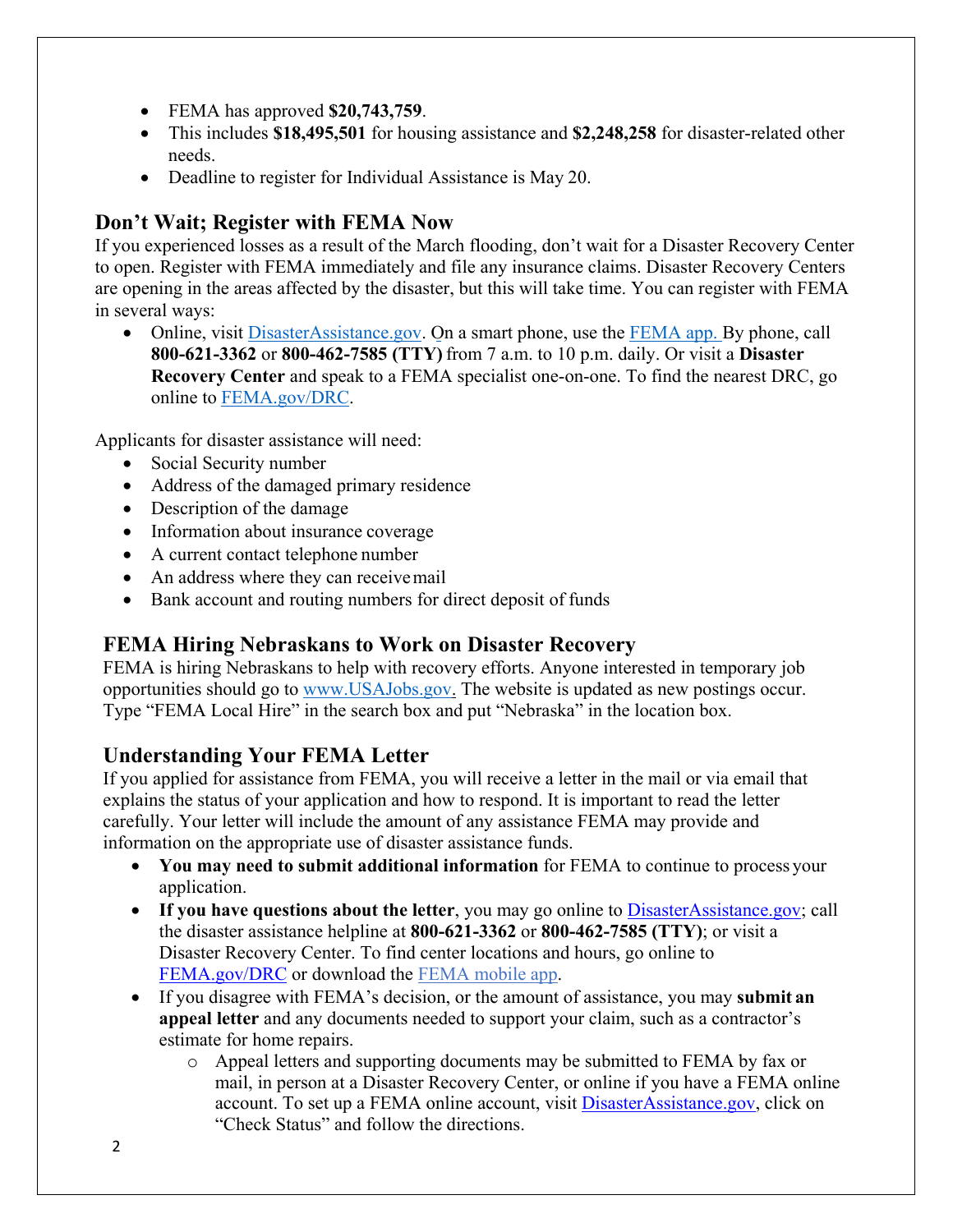- o You must file your appeal in writing to FEMA. In a **signed and dated letter**, you must explain the reason(s) for your appeal. Include: your full name; disaster number; address of the pre-disaster primary residence; your current phone number and address; and your FEMA registration number on all documents.
- o **By mail**: FEMA National Processing Service Center, P.O. Box 10055, Hyattsville, MD 20782-7055. **By fax:** 800-827-8112, Attention: FEMA.

## **Disaster Recovery Centers Assist Survivors**

Disaster Recovery Centers are operating, or are scheduled to begin operation, in areas affected by the winter storm and flooding. More centers continue to be announced. Recovery specialists from FEMA and the U.S. Small Business Administration (SBA) will provide information on available services, explain assistance programs and help survivors complete or check the status of their applications.

## **Disaster Recovery Centers are closed on Sundays**. Disaster Recovery Center locations and hours are:

- **Boone county:** St. Edward Fire Hall, 1302 State Highway 39, St. Edward, NE 68660. Open April 30, May 1, 2, 3, 4, 9 a.m. to 6 p.m.
- **Boyd County**: Spencer Community Hall, 108 W. Main St., Spencer, NE 68777. Open Monday-Saturday 9 a.m. to 6 p.m.
- **Burt county:** Tekamah City Auditorium (Dining room), 1315 K. St., Tekamah, NE 68061 Open May 1, 2, 3, 9 a.m. to 6 p.m.
- **Dodge County**: Fremont Learning Center, 130 E. 9th St., Fremont, NE 68025. Open Monday-Saturday 7 a.m. to 7 p.m.
- **Douglas County**: Valley Veterans Club, 111 E. Front St., Valley, NE 68064. Open Monday-Saturday 7 a.m. to 7 p.m.
- **Hall County**: Wood River City Clerk, 108 W. 10th St., Wood River, NE 68883. Open April 30, May 1,2, 9 a.m. to 6 p.m. Closing 6 p.m. May 2.
- **Howard County**: Oak Street Manor (Housing Authority), 222 E. Oak St., Dannebrog, NE 68831. Open April 30, May 2, 9 a.m. to 6 p.m.
- **Knox county:** Center Community Center 207 Main St., Center, NE 68724 Open April 30 May 1, 2, 3, 9 a.m. to 6 p.m.
- **Nance county:** City Auditorium, 313 Willard Ave., Genoa, NE 68640 Open May 1, 2, 3, 9 a.m. to 6 p.m.
- **Saline county:** Bethlehem Lutheran Church, 805 Hawthorne Ave., Crete, NE 68333 Open May 2, 3, 4, 6, 9 a.m. to 6 p.m.
- **Sarpy County**: Twin Creek, 3802 Raynor Parkway, Suite 201, Bellevue, NE 68123. Open Monday-Saturday 7 a.m. to 7 p.m.

Survivors can visit any open center for help. To find the nearest DRC visit: [FEMA.gov/DRC,](http://www.fema.gov/DRC) or text **DRC** along with a ZIP code to 43362 or call the Disaster Assistance Helpline at **800-621-3362** or **800-462-7585 (TTY)**.

# **U.S. Small Business Administration (SBA) Update**

SBA has approved \$23,737,000 in low-interest disaster loans as of April 29. For homeowners and renters, SBA has approved 394 loans for \$20,643,700; for businesses and private nonprofits, SBA has approved 20 loans for \$3,093,300. For information, businesses and residents can visit

*[SBA.gov/disaster](http://www.sba.gov/disaster)*, call SBA's Customer Service Center at **800-659-2955,** or email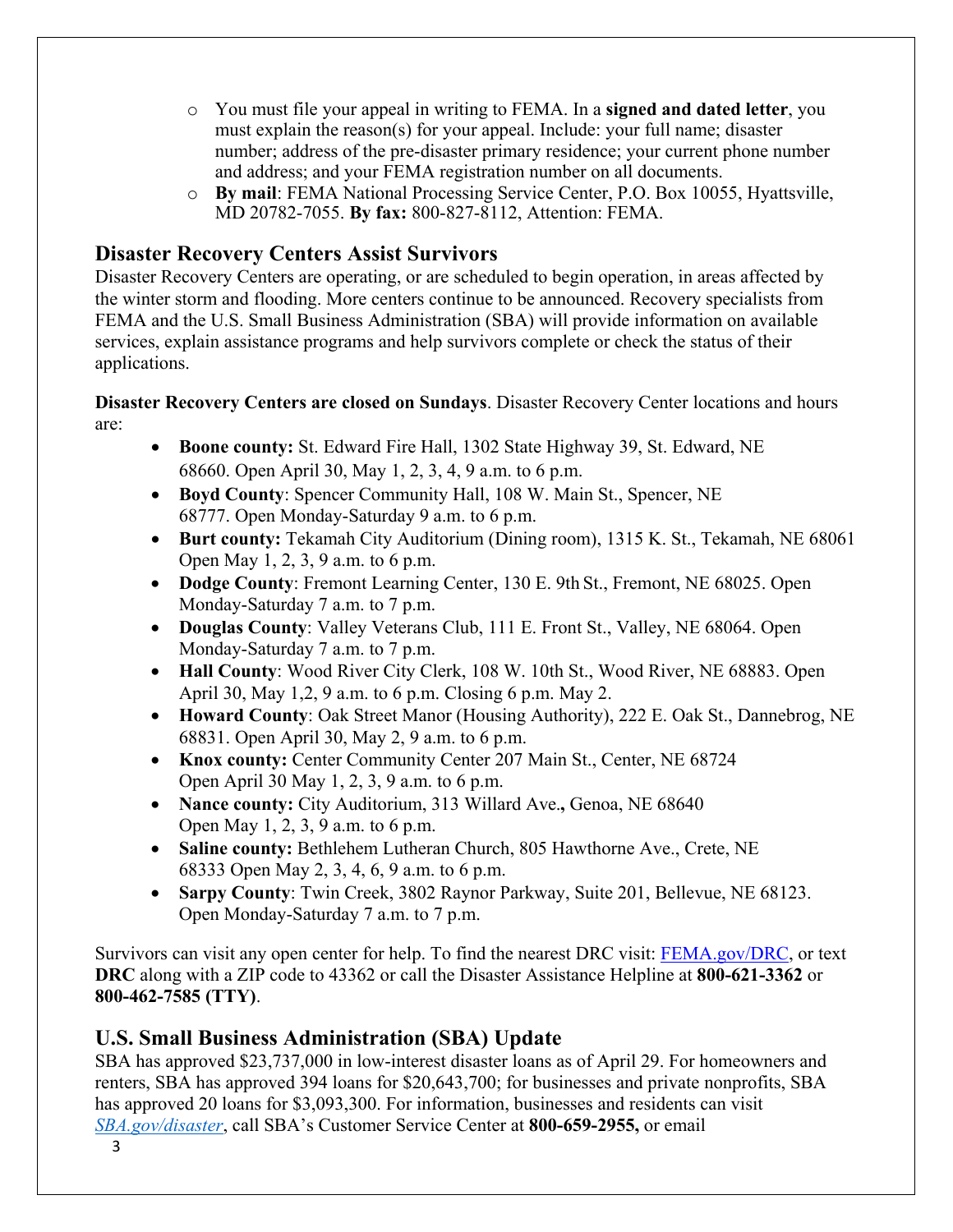#### *[disastercustomerservice@sba.gov.](mailto:disastercustomerservice@sba.gov)* TTY users may call **800-877-8339**.

SBA is operating a Disaster Loan Outreach Center in Cass County in the **Plattsmouth Community/Senior Center at 308 S 18th Street, Plattsmouth, NE 68048**. Hours are Monday-Friday 9 a.m. – 6 p.m.; SBA continues operating a Business Recovery Center in Sarpy County at **Bellevue University, John Muller Administrative Services Building, 812 Bruin Blvd., Bellevue, NE 68005.** It is open Monday to Friday, 9 a.m. - 6 p.m., Saturday, 9 a.m. - 12 p.m. No appointment necessary.

**Debris Removal a Priority for Communities after Nebraska Flooding** NEMA, the Nebraska Department of Environmental Quality (NDEQ) and FEMA are coordinating cleanup efforts in Nebraska. Debris needs to be separated into categories and placed at the curb. Debris should not block the roadway. For information, go online to the Nebraska Department of Environmental Quality at [deq.state.ne.us/.](http://www.deq.state.ne.us/)

#### **FEMA Disaster Survivor Assistance Crews**

FEMA Disaster Survivor Assistance Crews have completed operations in all designated counties and tribal areas.

## **National Flood Insurance Program (NFIP)**

As of April 29, NFIP has received 1,021 flood insurance claims in Nebraska and, as of April 26, issued \$4,684,595 in advance payments to policyholders. Total paid on all claims: \$20,039,571.

## **Disaster Unemployment Assistance Available**

Information about DUA can be found at [dol.nebraska.gov/UIBenefits/Programs/DUA.](https://dol.nebraska.gov/UIBenefits/Programs/DUA)

#### **Assistance for Landowners, Farmers, Ranchers and Producers**

The USDA says higher limits now are available for borrowers interested in USDA's farm loans. For more information, visit [USDA Farm Service Agency.](https://www.fsa.usda.gov/)

#### **USDA Natural Resource Conservation Service**

- To help manage cropland damaged by Nebraska's severe spring weather, the USDA's Natural Resources Conservation Service (NRCS) is providing **funds to plant cover crops.**
- Producers are encouraged to apply at their local USDA Service Center by May 17, 2019. After that deadline, there is a second opportunity to apply, ending June 21, 2019.
- This funding is available statewide to assist recovery work on cropland acres directly impacted by the severe weather in March. The highest priority cropland includes **land that is unable to be planted with a cash crop and/or harvested in 2019.**

## **Tax Relief for Nebraska Survivors**

Individuals may qualify for federal tax relief [following a disaster.](https://www.irs.gov/newsroom/irs-announces-tax-relief-for-nebraska-victims-of-severe-winter-storm-straight-line-winds-and-flooding)

## **HUD Assistance for Nebraska Survivors**

The U.S. Department of Housing and Urban Development (HUD) is providing support to homeowners and low-income renters. Find information at [hud.gov.](https://www.hud.gov/)